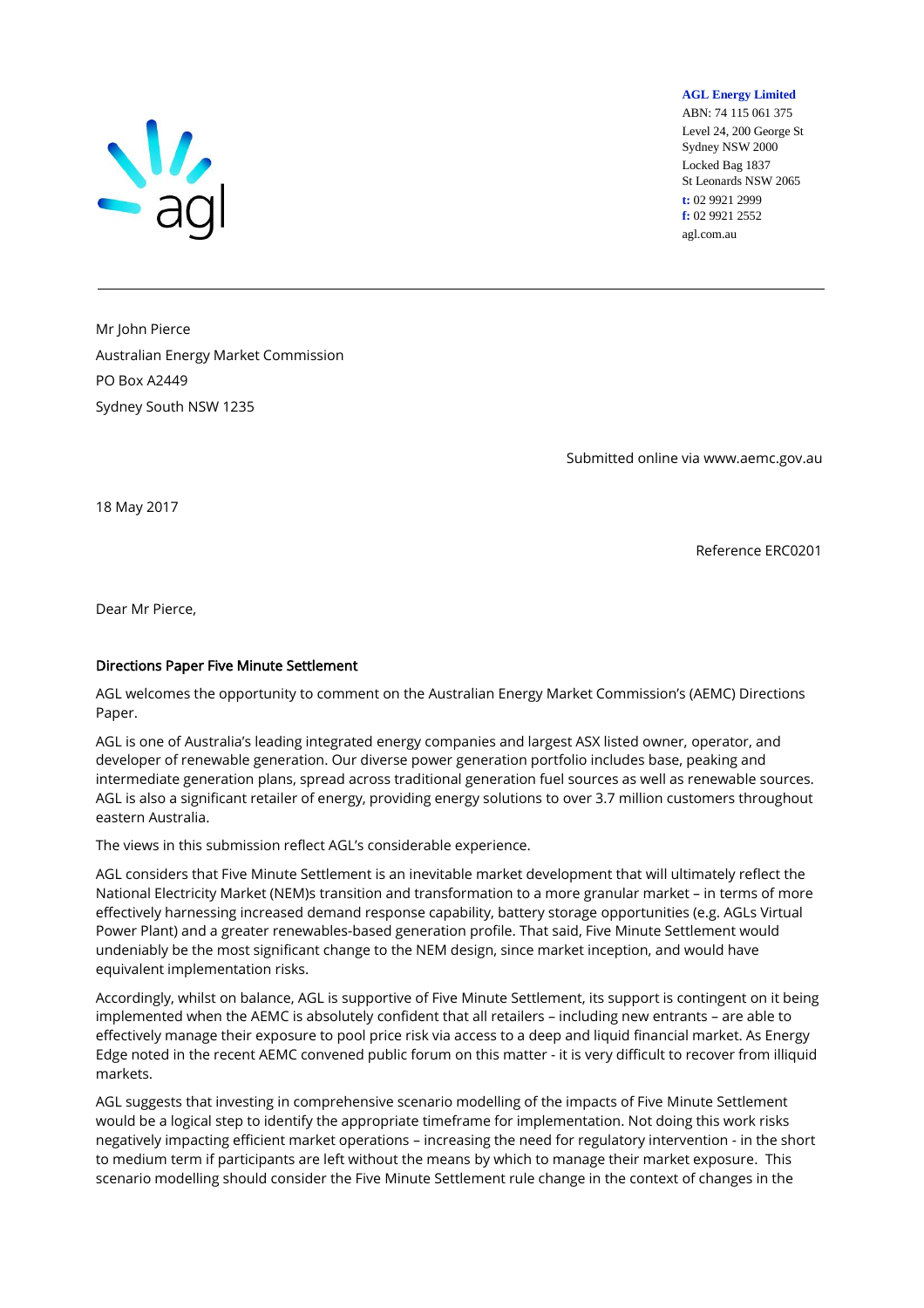

**AGL Energy Limited** ABN: 74 115 061 375 Level 24, 200 George St Sydney NSW 2000 Locked Bag 1837 St Leonards NSW 2065 **t:** 02 9921 2999 **f:** 02 9921 2552

agl.com.au

broader regulatory and commercial market. Further, such a fundamental alteration of market design should not be examined in isolation, but rather as part of a total market vision. Incorporating, for example, the work currently being completed by the Finkel Review.

AGL provides the following additional material in support of its position.

## Ensuring sufficient generation capacity and risk management options

Five Minute Settlement will further incentivise the deployment of Distributed Energy Resources (DER) and is likely to lead to the introduction of new financial risk management products at some point in the future. Without comprehensive modelling however, it is unclear how long it will take to build up sufficient capacity in these alternative generation and risk management products. AGL considers these developments could potentially take longer than three years.

Restricting physical peaking generation capacity in the short term will negatively impact financial market liquidity. Cap contracts offered by peaking generators are a major component of retailers' risk management strategies. However, most existing peaking generators are unable to respond within five minutes and will offer less and/or more expensive cap contracts to reflect their altered risk management profiles. Alternative risk management strategies may emerge to compensate for the removal of cap contracts, such as battery storage aggregators providing their own risk management services to retailers, but these new products will clearly take time to develop. An illiquid and expensive cap contract market will remain until there is sufficient means by which market participants (retailers) have access to products capable of responding within five minutes.

The timeframe in which new services will compensate for the loss of existing peaking generation and offer complementary risk management products will remain uncertain without comprehensive scenario modelling. Comprehensive modelling will provide some assurance that the implementation timeframe chosen is appropriate for expected market development.

## Implementation framework

As noted in the Directions Paper, the introduction of Five Minute Settlement will lead to participants incurring additional costs, including changes to IT systems, settlement and forecasting tools and processes, and the upgrade of metering infrastructure. Costs will impact a range of participants, including AEMO, networks, retailers and generators. AGL has included an overview of Five Minute Settlement implementation areas as an Attachment to this submission at Attachment A. This attachment specifically identifies areas for which implementation processes should be designed and where implementation risks should be managed.

AGL considers that analysis on the impact on settlement systems should be undertaken before decisions on implementation timeframes and processes is taken. AEMO, as the market operator, is ideally placed to perform this task. Additional opportunities to increase the efficiency and effectiveness of existing market operating systems or regulatory processes in a five-minute settlement environment may be identified as part of this work.

AGL considers that the wider regulatory and commercial environment will also influence an appropriate implementation framework for the Five Minute Settlement rule change. The implementation framework is likely to be more appropriate and robust if it is considered within the work program currently underway which is analysing responses to a changing energy environment. As noted in many submissions to this consultation, Five Minute Settlement may not achieve the expected benefits without simultaneous regulatory changes in other areas of energy market operation.

On balance, AGL considers that the Five Minute Settlement rule change is a natural response to the NEM's transition to an increasingly flexible and renewables based generation mix which will mirror the market transformation, including greater integration of demand side products and energy storage penetration.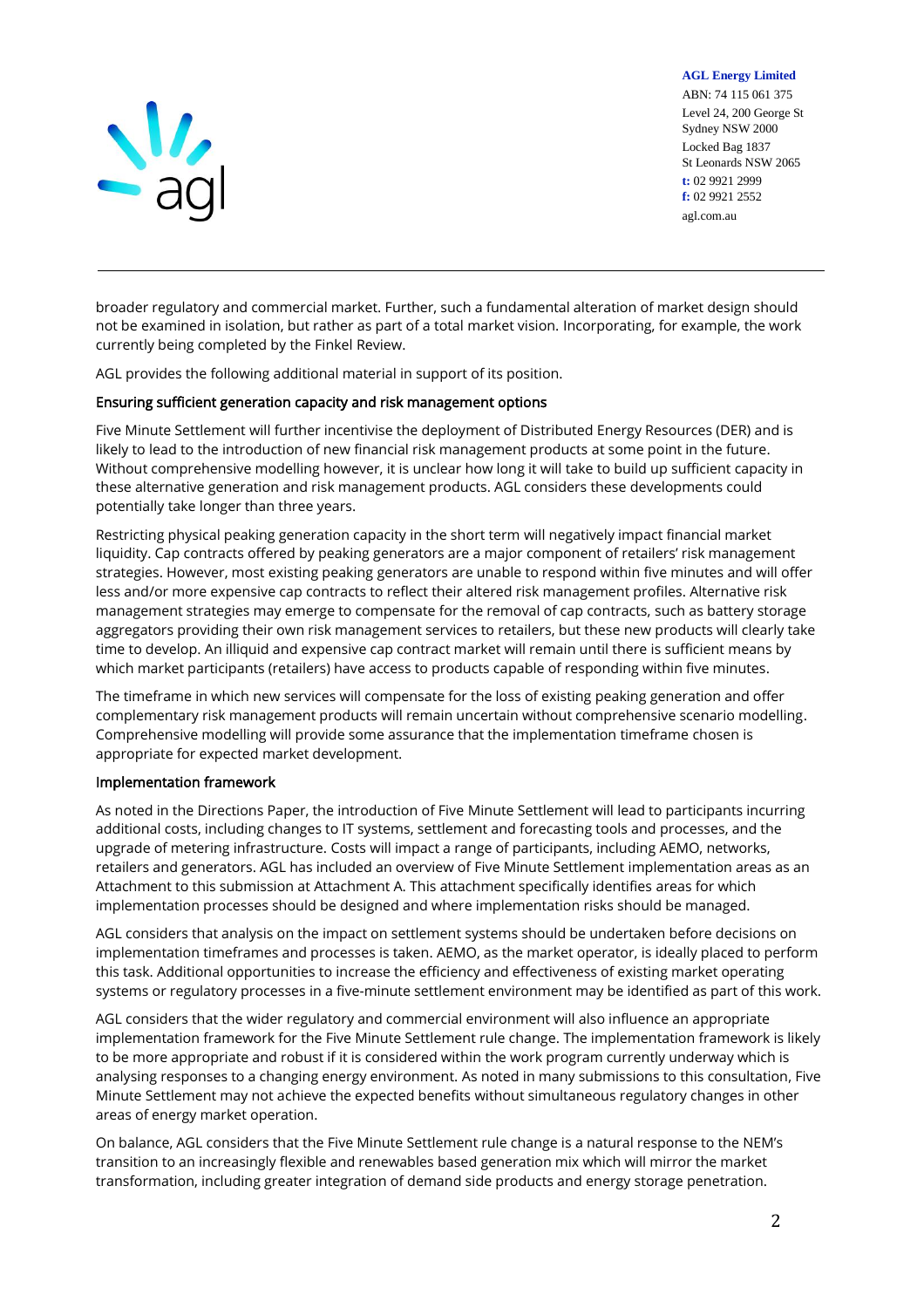

**AGL Energy Limited**

ABN: 74 115 061 375 Level 24, 200 George St Sydney NSW 2000 Locked Bag 1837 St Leonards NSW 2065 **t:** 02 9921 2999 **f:** 02 9921 2552 agl.com.au

However, AGL also considers that this rule change represents a fundamental alteration of market design and that appropriate care should be taken in designing its implementation framework, including detailed analysis of the proposed 3 year implementation window and a recognition of the broader market vision of which this rule change is a part. Consequently, AGL supports the rule change on the basis that it is introduced when the AEMC is confident that there is sufficient means by which retailers have adequate access to risk management strategies to limit their exposure to the market price cap.

If you have any queries about the submission or require further information, please contact Brigid Richmond at [brichmond@agl.com.au](mailto:brichmond@agl.com.au) or on (03) 8633 663.

Your sincerely,

Simon Camroux

Manager Wholesale Markets Regulation